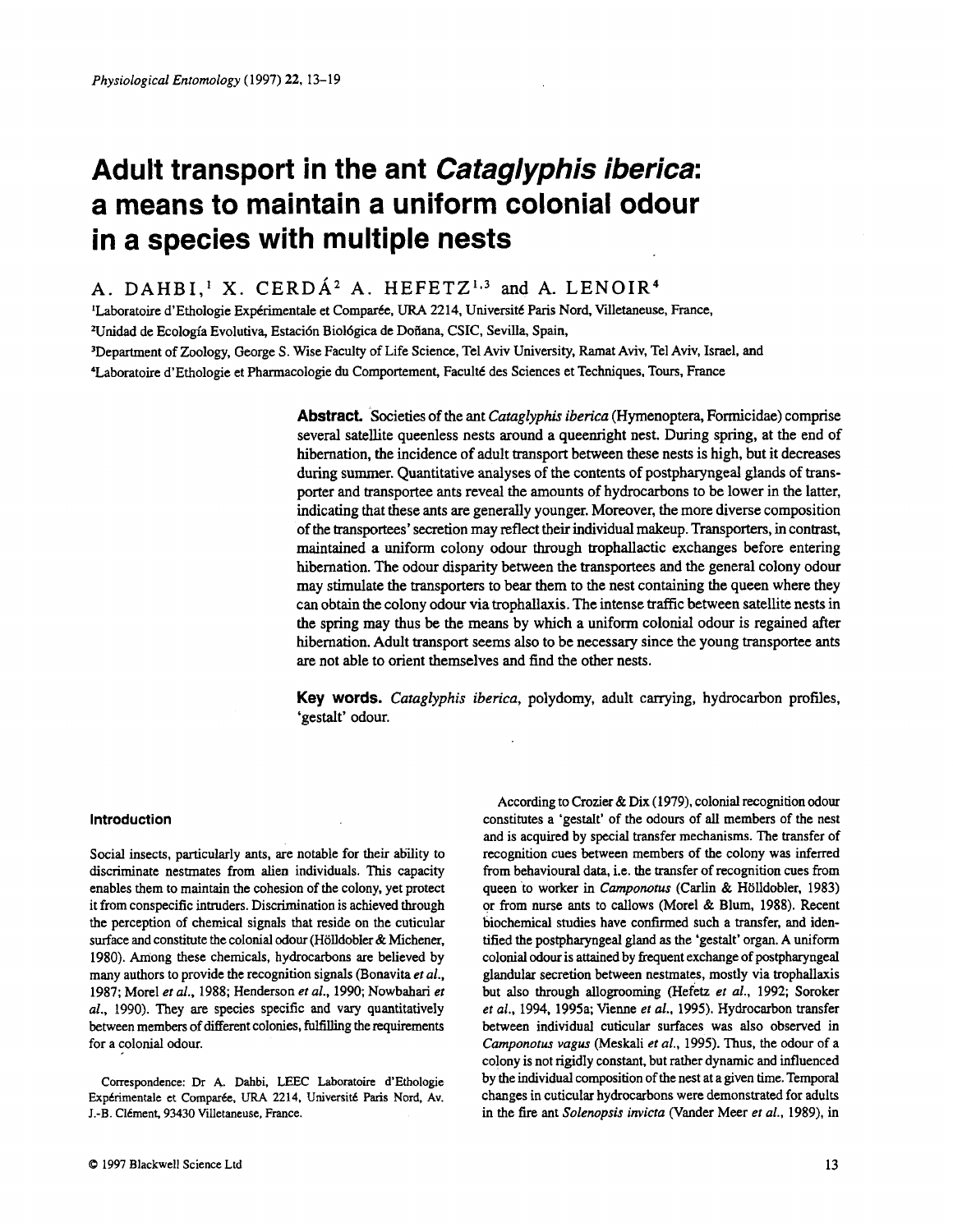*Leptorhorax lichtensteini* (Provost *et al.,* 1993) and for callows in *Camponotus* (Morel *et al.,* 1988; Bonavita-Cougourdan *et at.,*  1990).

Some ant species tend to enlarge their foraging **area** by creating multiple nests, making polydomous colonies (Holldobler & Wilson, 1990; Bourke & Franks, 1995). Polydomy may be linked with a high nest density which constrains colonies to have a efficient 'gestalt' odour and to avoid ambiguity in their recognition system. The maintenance of a uniform colony odour in such species may require a constant movement of workers between satellite nests and extensive exchanges of glandular secretions, in order to avoid unilateral changes in **odour**  composition.

The phenomenon of worker exchanges between nests in polydomous ants has been studied in many species, mainly of the *Formica* genus, in which this traffic is performed simply by moving along trails (Pisarski, 1972; Czechowski, 1975; MacKay & MacKay, 1983; O'Neill, 1988; Henderson & Jeanne, 1992) or by adult carrying (Rosengren, 1971; It0 & **Imamura,** 1974; **Imamura,** 1978; Rosengren & Pamilo, 1983). In these species, adult exchange is seasonal, reaching a maximum in spring (budding to the secondary nests) and autumn (regrouping to the main nest). Adult carrying is also frequent in *Cataglyphis*  ants, where it was observed in *C-bicolor* (Schmid-Hempel & Schmid-Hempel, 1984) and in *C.iberica* (Cerda & Retana, 1992; Cerd6 *etal.,* 1994). Earlier studies (Okland, 1934; Kneitz, 1964; in H6lldobler & Wilson, 1990) have already suggested that adult transport may serve **as** an important means of colony integration. The present paper concerns *Ciberica.* **Unlike** *Formica* species, this species undergoes winter hibernation in separate nests. Its seasonal activity starts towards the end of March/beginning of April and continues **until** October. It **has** only one peak of transport **in** spring (Cerd6 *et al.,* 1994).

In **this** paper we characterize the glandular constituents of transporter and transportee ants **as** well **as** their effect on the maintenance of a uniform colonial odour. A uniform odour, including all satellite nests, is necessary because nests of neighbouring *C.iberica* colonies are spatially close and conspecific intruders are not tolerated (Dahbi *et al.,* 1996).

# **Material and Methods**

*Field observations* of *transport activiry.* Transport activity was observed in three field colonies of *C.iberica* (comprised of four to seven, three to five, and seven to nine satellite nests respectively, depending upon the period of the year), situated **near** the **UAB**  campus (Universitat Autbnoma de Barcelona, Bellaterra, Spain) where a high density of colonies occurs (15-20 colonies/ha with 50-150 satellite nests/ha). Transport activity was monitored monthly during the ants daily activity period (09.00-19.00 hours). The two following variables were measured for all the satellite nests of the three colonies: adult transport activity  $= T =$  the sum of the numbers of workers that entered or left a nest carrying a nestmate each time at 12.30,13.30,14.30 and 15.30 hours during 15 min; foraging activity  $= F =$  the sum of the numbers of workers that entered or left a nest without a transportee ant at 13.00, 14.00 and 15.00 hours, each **time** during Smin. *F* was multiplied by 4 to extrapolate the data for 1 h.

From these two variables the ratio of transport activity to foraging activity =  $R_{\text{TF}} = T/F$  was calculated. For the queenless nests of one colony we calculated the expected values of transport per hour and per nest, according with the formula  $(\Sigma T)/n - 1$ , where *T',* is the total activity (entries or exits) counted during 1 h for the nest  $i$ , and  $n$  is the number of nests in colony. These 'expected queenless values' were compared with the observed queenright value (the same activity counted in the queenright nest during the same period) by means of a Wilcoxon matched pairs test.

We indexed transport and foraging activities to test whether changes in transport activity *are* only a function of colony activity level or if these parameters vary independently.

*Chemical analyses.* Cuticular and postpharyngeal hydrocarbons of C. *ibericu* have been identified previously by mass spectrometry (Dahbi et *al.*, 1996). Twenty-four pairs of ants, transporter and transportee, originated from two different colonies (A and B, sixteen and eight pairs respectively), were collected in May during adult carrying for qualitative and quantitative chemical analyses **of** their postpharyngeal gland secretions. The ants were killed by freezing immediately following their capture, dissected under water and their glands were extracted in acetone for 24 h. The extracts were dried under nitrogen, then redissolved in **50pl** acetone of which 2pl were injected to the gas chromatograph (DELSI 300). The samples were **run** on a CPSIL *5* WCOT capillary column (25 m x 0.22 mm) temperature programmed from 100 to 280°C at 3°C/min. Quantification was by peak integration using an Enica 21 integrator with the following formula: grammed from 100 to<br>peak integration usin<br>lowing formula:<br> $W = TPS \times \frac{W_{(cs)}}{S_{(es)}} \times 25$ 

$$
W = TPS \times \frac{W_{(es)}}{S_{(es)}} \times 25
$$

where  $W =$  weight of the postpharyngeal gland secretion in  $\mu$ g; **TPS** = total peak area of the 2 $\mu$  sample;  $W_{(4)}$  = weight in  $\mu$ g of the external standard (octadecane);  $S_{(ss)}$  = peak area of the external standard; and **25** = the dilution factor.

The similarity of the hydrocarbon profiles of sixteen of these pairs (eight pairs from each colony) was further studied by cluster analysis of cases. The analysis **was** based on the relative intensity of fifteen major peaks. **We** also compared the homogeneity of profiles for transporters and transportees, using amalgamation distances, which are the geometrical distances between individuals in a multidimensional space, and are used for the cluster construction. The profile homogeneity traduces the similarity between individual profiles.

#### **Results**

Field observations showed that adult carrying activities of *Cataglyphis iberica* were not uniform throughout the activity season (Table 1) but that, during April and May, many adult transports occurred. Thereafter it declines slowly to reach a minimal level towards the end of the activity season (September). **This** seasonal variability is emphasized when comparing the two common external activities: adult transport activity and foraging. Following hibernation, the ratio of adult transport to foraging  $(R_{\eta}$ ) is maximum. This high ratio existing in April and May decreases **as** summer activity progresses (until August), **this** being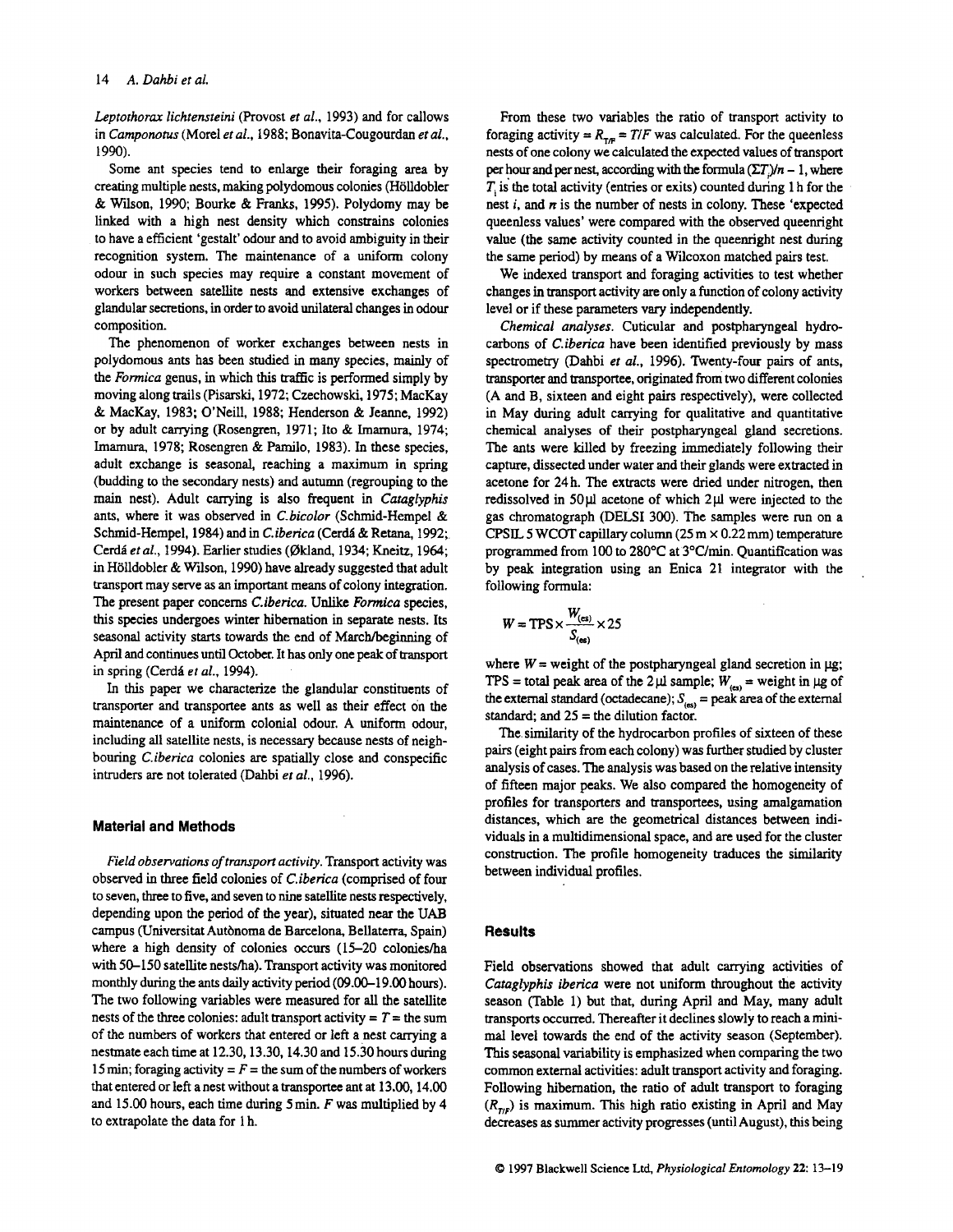**Table 1.** Seasonal activities of adult transport and foraging of *Cutaglyphis iben'ca.* For definitions of transport activity *(7).* foraging activity  $(F)$  and the ratio  $R_{\eta,r}$ , see Methods. Mean values ( $\pm$ SE) followed by different letters **are** significantly different (Fisher's **PLSD** tess  $P < 0.05$ ).

| Month     |                   |                                              | $R_{\tau\tau\tau}$  | n   |
|-----------|-------------------|----------------------------------------------|---------------------|-----|
| April     |                   | $20.6 \pm 8.0$ (a, b) 114.3 $\pm$ 28.4 (a)   | $0.15 \pm 0.03$ (a) | 7   |
| May       |                   | $24.6 \pm 10.7$ (a) $252.6 \pm 23.2$ (b)     | $0.09 \pm 0.03$ (a) | 7   |
| June      |                   | $10.8 \pm 1.6$ (a, b) $180.0 \pm 24.7$ (c)   | $0.06 \pm 0.01$ (a) | 7   |
| July      |                   | $8.0 \pm 1.3$ (b, c) $187.6 \pm 12.7$ (c)    | $0.04 \pm 0.02$ (a) | -11 |
| August    |                   | $8.2 \pm 9.2$ (b, c) $145.3 \pm 13.1$ (a, c) | $0.05 \pm 0.01$ (a) | 14  |
| September | $4.7 \pm 2.1$ (c) | $97.9 \pm 16.2$ (a, d) $0.10 \pm 0.07$ (a)   |                     | 12  |

due to a significant decrease in adult transport rather than higher foraging activity. In September the ratio  $R_{\eta F}$  was high again, **this** late increase resulting from a decrease in foraging activity (Table 1).

There was also a spatial variability in the intensity of transport between the satellite nests. The mean ( $\pm$ SE) transport activity per hour for entrances was  $13.1 \pm 2.3$  and  $3.4 \pm 0.9$  for queenright and queenless nests, respectively (Wilcoxon test, P *c* 0.001,  $n = 18$ ). A statistical difference was also found for the exit transports which were more frequent in the queenright  $(8.7 \pm 1.7)$ than the queenless nests  $(4.4 \pm 0.6,$  Wilcoxon test,  $P = 0.02$ ,  $n = 18$ ). This may indicate a more important role for the queen among the satellite nests.

The content of the individual postpharyngeal gland secretions extracted from the twenty-four pairs of transporter-transportee workers, belonging to the two colonies, was quantified by gas chromatography (Table **2).** Taking into account the **ants** from both colonies **(A** and B), there were no differences in the average amounts of secretion between the ants (all workers or transporters or transportees) of the two colonies (Mann-Whitney U-test,  $P > 0.05$ ). In contrast, clumping of the ants according to their behaviour (transporters  $\nu$  transportees) revealed that in nest A the average amount of secretion in the transporter ants was significantly larger than that of the transportee of the same nest (1.11  $v$  0.77  $\mu$ g, Wilcoxon test,  $P = 0.029$ ). In nest B the same

tendency appeared but was not statistically different, probably due to the low number of pairs analysed for this nest (Table **2).**  Supporting these findings **was** a paired comparison of the amount of secretion present in the gland between transporter-transportee ants: in seventeen out of the twenty-four pairs tested (twelve out of sixteen pairs and five out of eight pairs for colonies A and B respectively), the transporter ants had higher quantities of secretion than the ants they carried (Fig. 1).

The next questions were whether the secretion is colony specific, and whether the transporter ants differ from transportees within each colony. To assess the degree of similarity in the glandular compositions between the ants of **the** different colonies and the different roles in adult carrying, we performed a cluster analyses of cases based on fifteen **major** hydrocarbons present in the secretion. Fig. **2** depicts the dendrogram obtained by cluster analysis of **ants** from both nests. From the clustering it is evident that ants of each colony carry a specific profile. **This** segregation according to colony origin is significant when we compare the amalgamation distances before clustering, between the patterns of ants within colony (5.78 forA and 7.99 for **B)** to the distances between the pattern of ants from different colonies (9.65 for A  $\nu$ B, Mann-Whitney U-test,  $P < 0.001$ ).

When we examined the clustering within each nest, however, the transporter ants could be discriminated from the transportees. For colony A, the amalgamation distances were **4.25** within transporters and **6.70** within transportees (Mann-Whimey U-test, P < 0.05). For colony B, the discrimination between the two groups was less evident: 6.09 and 8.27 within transporters and within transportees, respectively (Mann-Whitney U-test, P > 0.05). **This**  lack of statistical significance is probably due to a *greater* variability in colony B. Furthermore, Factorial analyses **of** correspondences performed on these two nests on the basis of the patterns of their postpharyngeal gland secretion revealed that the transporter ants were much more homogenous than the transportees (Fig. **3).** 

#### **Discussion**

Adult transport constitutes an important component in the social behaviour of *Ciben'cu.* Transporter ants form a special

Table 2. Quantitative analyses of the postpharyngeal glands of pairs of transportertransportee ants from two colonies (A, B) of *Cataglyphis iberica.* Samples were run by gas chromatography, and the amount of secretion (mean **f** SE) determined by **peak**  integration. For detailed calculations **see** Methods. The differences between either workers, or **msporters,** or **transportees** from the two different colonies were statistically appreciated by a Mann-Whitney U-test. The differences within a nest between transporters and transportees were appreciated by Wilcoxon matched pairs.

|                                                 | Amounts of secretion in the<br>postpharyngeal glands (µg) |                 |                                         |  |
|-------------------------------------------------|-----------------------------------------------------------|-----------------|-----------------------------------------|--|
| Workers category                                | Colony A                                                  | Colony B        | $P$ (Mann-Whitney)<br>colony A/colony B |  |
| All workers $(n = 48)$                          | $0.94 \pm 0.12$                                           | $0.95 \pm 0.15$ | 50.05                                   |  |
| Transporters $(n = 24)$                         | $1.11 \pm 0.17$                                           | $1.17 \pm 0.28$ | 50.05                                   |  |
| Transportees $(n = 24)$                         | $0.77 \pm 0.16$                                           | $0.72 \pm 0.11$ | 50.05                                   |  |
| $P$ (Wilcoxon)<br>transporters/<br>transportees | 0.029                                                     | 0.207           |                                         |  |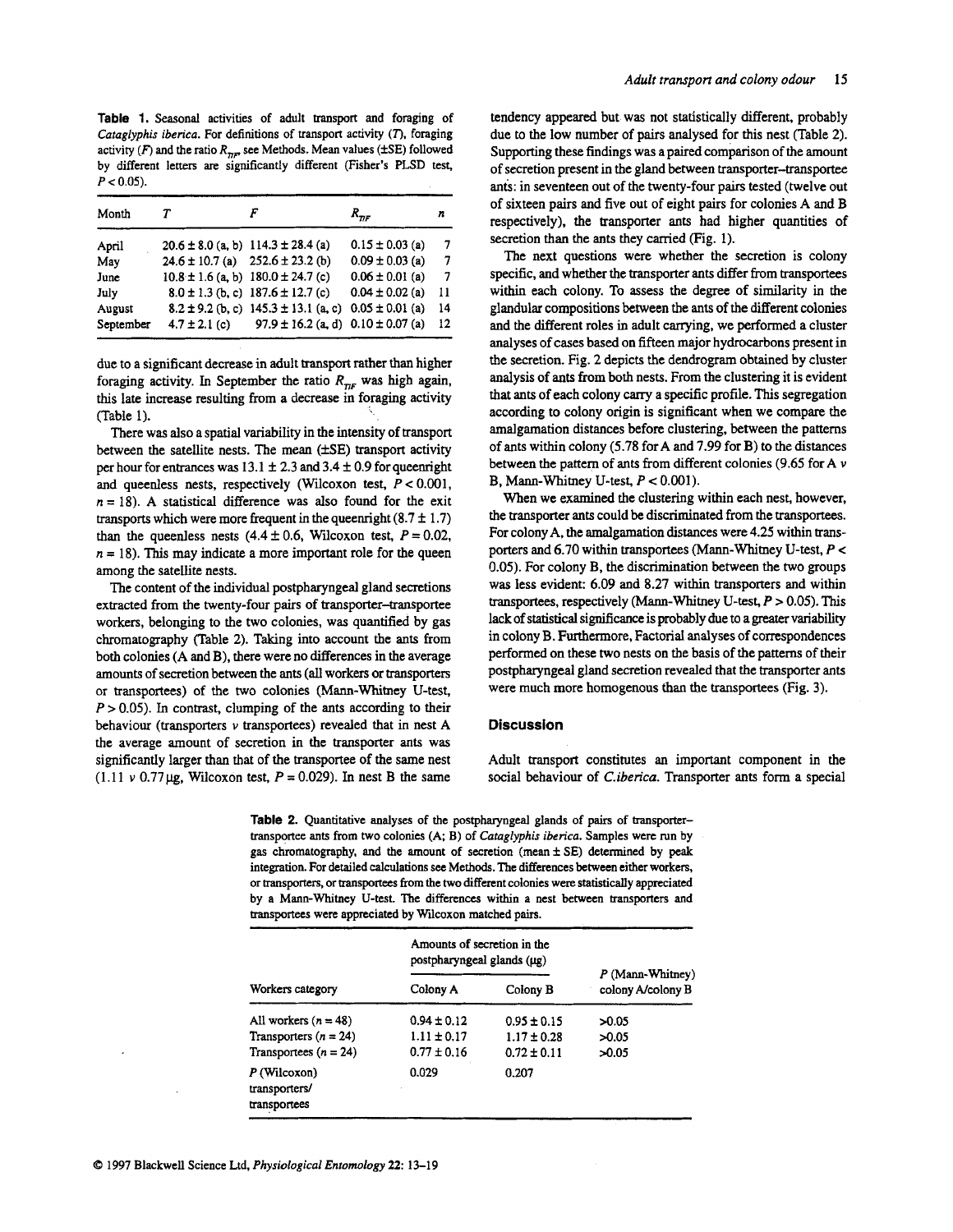

**Fig. 1. Total** amounts in **pg** of the postpharyngeal gland content of pairs of **transporter** and **trmsportee** *Cataglyphis iberica* ants collected during adult canying in the field. A and B indicate the colony **origin** of couples.



Fig. 2. Cluster analysis, based on the postpharyngeal hydrocarbon profiles of transporter and transportee individuals from two colonies of Cataglyphis iberica. Individuals are coded as follows:  $\alpha$ 1A, transporter individual 1 from the colony A;  $\beta$ 1A, transportee individual 1 from colony A. Transporter and transportee having the same number were collected as pairs during adult transport in the field.

behavioural subcaste composed of old workers, and can be defined as **an** intermediate behavioural stage between intranidal workers and foragers. Transportees. on the other hand, are mostly young workers that do not **form** a particular subcaste but belong to all other behavioural subcastes that characterize the colony (Cerdá & Retana, 1992).

The two categories of workers seem to differ **in** the quantity of secretion present in the postpharyngeal gland. On average,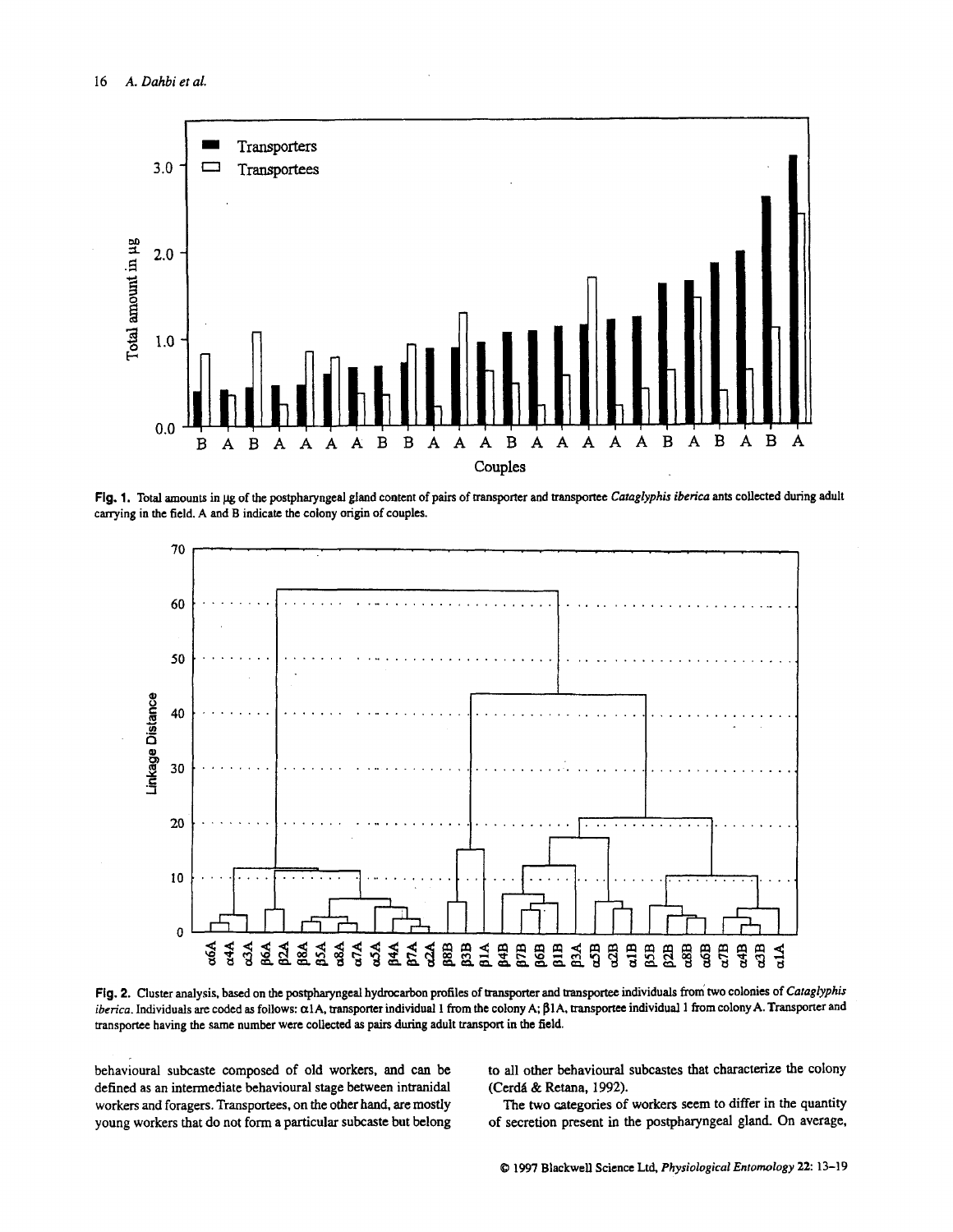

**Fig. 3. Factorial analysis of correspondences based on postpharyngeal hydrocarbon profiles for** *Cafaglyphis iberica* **transporters** and **transportees** from **colonies A and B.** 

transporters had larger amounts of secretion than the transportees. First, though this fact was not significant for one of the two tested colonies, the tendency to higher amounts of secretion in the transporter ants was apparent. Secondly, in the majority of the pairs collected in the field during adult transport, the amount of secretion in the transporters was greater than that in the transportees. The lesser amounts in transportee ants indicate that these ants are probably younger. Indeed, in *Ciberica* (Dahbi *et al.,* unpublished data), as in *Cniger* (Soroker *et al.,* 1995b). callow workers have very small amounts of secretion in their postpharyngeal gland in the first days post-eclosion. **This** quantity increases thereafter for about 10 days until it reaches the average amounts present in adult mature workers.

Nests of *C.ibenca* contain cocoons even in mid September, just before they begin hibernation (Cerdá, 1989), so callow workers emerging **at** that time enter hibernation directly and do not manage to accumulate large quantities of hydrocarbons in their postpharyngeal gland. During hibernation the workers clump into the terminal cell of the nest **and** become totally inactive including a cessation of trophallactic exchanges and allogrooming (Cerdi & Dahbi, personal observations). Therefore workers that enter hibernation as callows without having had the opportunity to exchange recognition cues, keep their individual composition of the postpharyngeal gland secretion. If the callow workers do not exchange recognition cues with mature nestmates, the composition of their postpharyngeal secretion may

reflect their interindividual variability. **This** explains the higher degree of heterogeneity exhibited by transportees secretory composition as compared with other older workers that have already acquired the colony odour. It would thus appear that in a hibernating satellite nest two groups of **workers** exist: older workers possessing large quantities and homogenous postpharyngeal gland secretion, and younger workers with smaller amounts of heterogenous secretion. At the end of hibernation these workers can be still cobsidered **as** 'physiological callow', and furthermore distinguishable from the older workers that reside in the same satellite nest.

Disparity in the recognition signals may explain the high frequencies of adult transport in early spring. Very young ants which have never left their native nest may have difficulty in finding the position of other satellite nests and therefore have to be guided there. In the absence of chemical trails, naive *Ciberica*  guidance is accomplished by adult transport. Adult transport in *Formica truncorum* described by Rosengren & Pamilo (1983) could also be explained in the same way. In the summer a polydomous *Formica* society inhabits **fifty** to sixty nests and *60%* of those nests are deserted in autumn; young workers which are transported to hibernation **nests,** are probably not able to orient outside. In *C.iberica,* young workers are apparently recognized by their hydrocarbon profile that is distinct from that of older workers comprising the transporter subcaste. These differences in chemical composition are not **as** large **as** the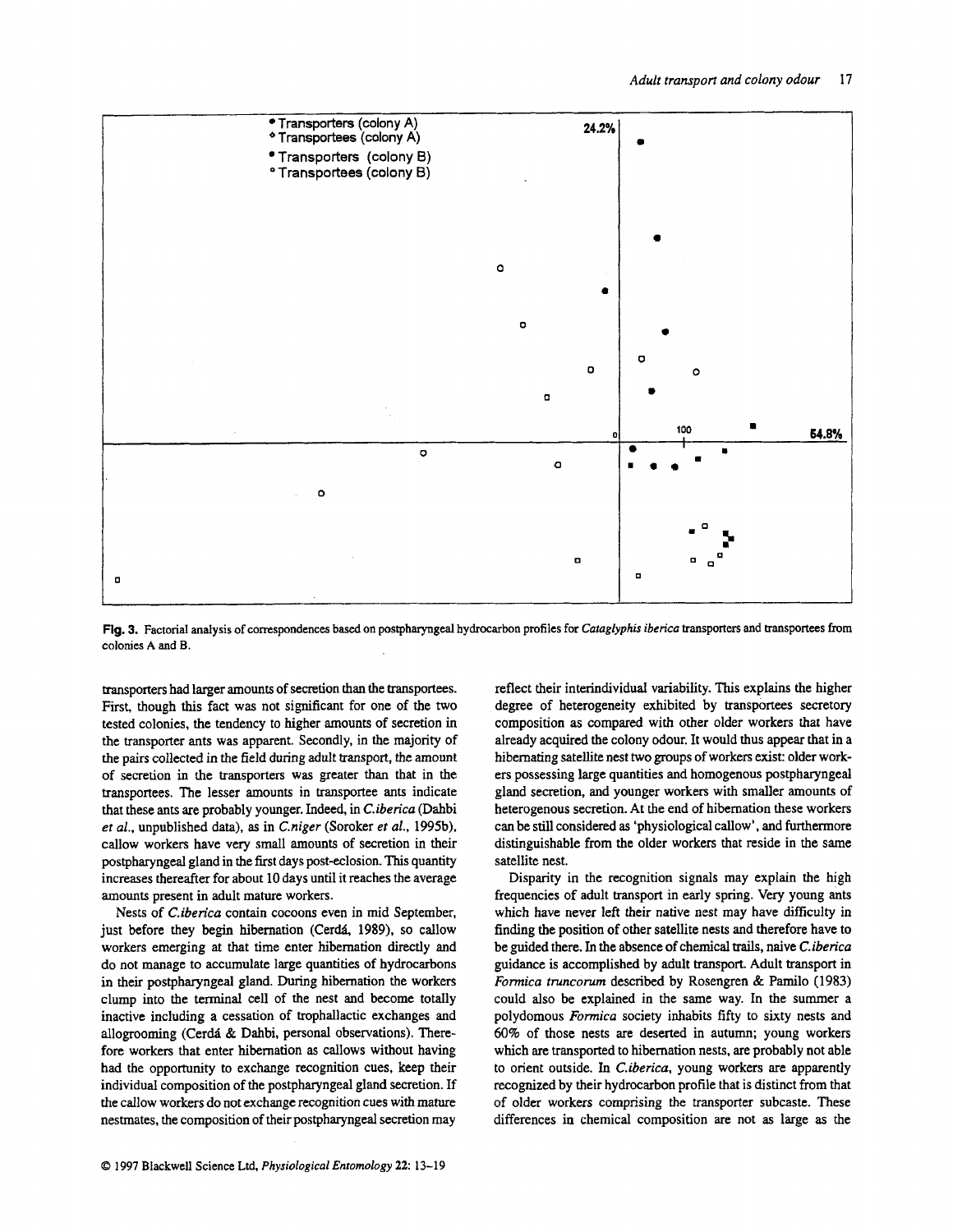differences between two heterocolonial ants, but large enough to be perceived by the transporter ants. **Thus** they **do** not provoke aggression between ants, but induce adult transport. This phenomenon was also reported by Bonavita-Cougourdan *et al.*  **(1** 990) for *Camponotus* **vagus** where young ants found in the foraging arena are retrieved into the nest. Furthermore, social carrying occurs during colony emigration (e.g. in *Cataglyphis bicolor)* (Harkness, 1977). This kind of transport could have an **odour** basis to allow transporters to discriminate young workers, which are unable to orient themselves into the new site.

Adult carrying continues, albeit to a lesser extent, throughout the season. It is less pronounced since callow workers emerging during the activity season can exchange recognition signals with ants that move frequently between satellite **nests.** These ants evidently exchanged recognition signals with many adult members of the colony and possess the colonial **odour.** Exchanges between young workers and older workers tend to minimize the differences in recognition signals between these two categories of ants and lower *the* probability of adult **transport.** The transport activity yet exhibited during all the activity season serves to guide interior ants to other nests, what enhances the acquisition of a uniform colonial odour.

It seems necessary for a **species** like *C.iben'cu,* whose colonies and nests are relatively packed, to develop an efficient strategy like adult carrying, which ensure to colonies an efficient 'gestalt' odour. We have demonstrated for this species that the age polyethism known for the adult carrying (transporters older and transportees younger workers) **has** a pheromonal basis. It **is**  interesting to note that most of the transport activity occurred around the nest that contained the queen. Since *Ciberica* **is**  monogynous, the queen may have **an** impact on the nature of the colonial label (see for example **C.floridanus; Carlin** & Holldobler, 1983). It is therefore probable that transport of 'physiological callow' ants is directed preferentially towards queen nests for acquisition of the colony odour. Furthermore, in a polycalic species **like** *C.iberica* in which workers occupy other satellite nests it is important that they be exposed to their queen from time to time in order to maintain social integration. This is especially true for the workers that emerge in a satellite nest just before hibernation and have never been exposed to their queen.

#### **Acknowledgments**

This work was supported by a Picasso grant (French and Spanish cooperation to A. Lenoir, X. Cerdk and A. Dahbi) and a *CNRS*  support to **A. Hefetz.** X. **Cerd6** was also supported by a grant **from** h4ECMRT (FR91). We thank **Ms Naomi Paz** for the English revision of the text and two anonymous referees for their helpful comments.

### **References**

- Bonavita-Cougourdan, A., Clément, J.-L. & Lange, C. (1987) Nestmate recognition: the role of cuticular hydrocarbons in the ant *Camponofus*  vagus Scop. *Journal of Entomological Sciences*, 22, 1-10.
- Bonavita-Cougourdan, A., Clément, J.-L. & Poveda, A. (1990) Les

hydrocarbures cuticulaires et Ies processus de reconnaissance chez **les fourmis:** le code d'information complexe de *Ccunponotus vagus. Acres Colloques Insecres Sociuux.* **6,273-280.** 

- Bourkc, **A.F.G.** &Franks, N.R. **(1995)** *Sociul Evolution in Ants.* Princeton University **Press,** Princeton, New Jersey.
- Carlin, N.F. & Hölldobler, B. (1983) Nestmate and kin recognition in interspecific mixed colonies of *ants. Science,* **222, 1027-1029.**
- Cerdá, X. (1989) La policalia y el transporte mutuo en la hormiga *Catuglyphis ibericu* (Emery **1906).** Ph.D. thesis. Autonomous University of Barcelona.
- Cerdá, X. & Retana, J. (1992) A behavioural study of transporter workers in *Caraglyphis ibericu* ant colonies (Hymenoptera. Formicidae). *Ethology, Ecology and Evolution,* **4,359-374.**
- **Cera** *X.,* **Retana,** J. & **de** Ham. **A. (1994)** Social canying between nests in polycalic colonies of the monogynous ant *Catuglyphis ibericu*  (Hymenoptera: Formicidae). *Sociobiology,* **23,215-23 1.**
- Crozier, R.H. & Dix. M.W. **(1979)** Analysis of two genetic **models** for the innate components of colony odour in social Hymenoptera. *Behavioml Ecology und Sociobiology.* **4,217-224.**
- **czechowski,** W. **(1975)** Bionomics of *Fom'cu (Cofpoformicu)pressilubfis. Annales Zoologici,* **33,273-285.**
- Dahbi, A., Cerdá, X., Hefetz, A. & Lenoir, A. (1996) Social closure, aggressive behavior and cuticular hydrocarbon profiles in **the**  polydomous ant *Cataglyphis iberica* (Hymenoptera, Formicidae). *Journal of Chemicul Ecology,* **22,2173-2186.**
- Harkness, R.D. (1977) The carrying of ants (Cataglyphis bicolor Fab.) by others of the **same** nest. *Journal of Zoology,* **183,419-430.**
- Hefetz, **A., Emrd,** C. & **Cocojaru.** M. **(1992)** Heterospecific substances in the postpharyngeal gland secretions of **ants** reared in mixed groups. *Numnuissenschafren,* **79,417-420.**
- Henderson, **G.,** Andersen, J.F. & Phillips, J.K. **(1990)** Internest aggression and identification of possible nestmate discrimination pheromones in polygynous ant *Formica montanu. Jouml of Chemical Ecology,* **16, 22 17-2228.**
- Henderson, G. & Jeanne, R.L. **(1992)** Population biology **and** foraging ecology of prairie ants in southern Wisconsin (Hymenoptera: Formicidae). Journal of the Kansas Entomological Society, 65, 16-**29.**
- Holldobler, B. & Michener, C.D. **(1980)** Mechanisms of identification and discrimination in social Hymenoptera. *Evolution* of Social *Eehuviouc Hypotheses and Empirical Tests* **(ed** by H. Markl), pp. **35-58.** Verlag Chernie, Weinheim.
- Hölldobler, B. & Wilson, E.O. (1990) The Ants. Springer-Verlag, Heidelberg.
- **Imamura, S. (1 978)** Adult **transport in** a supercolony of *Fomica (Fom'ca) yessensis* Forel. **with** special reference to its relation with digging. *Jupunese Jouml* of *Ecology,* **28.73-84.**
- Ito. M. & Imamura. **S. (1974)** Observations on the nuptial flight and intemidal relationship in a polydomous ant, *Fonnicu (Fom'ca) yessensis* Ford. *Jouml* of *the Faculty of Science, Hokkoido Universiv, Series VI, Zoology,* **19,681-694.**
- MacKay, W. & MacKay. E. **(1983)** Analysis **of internest** movement in *Formica haemorrhoidalis* Emery (Hym. Formicidae). *The Southwestern Nuturnlist,* **28.295-302.**
- Meskali, M., Bonavita-Cougourdan, A., Provost, E., Bagnères, A.G., Dusticier, G. & Clément, J.-L. (1995) Mechanism underlying cuticular hydrocarbon homogeneity in the ant *Camponorus vagur* (Scop.) (Hymenoptera: Formicidae): role of postpharyngeal glands. Journal *ofChemicul Ecology,* **21,1127-1148.**
- Morel, L. & Blum, M.S. (1988) Nestmate recognition in *Camponotus floridanus* worker ants: **are** sisters or nestmate recognized? *Animal Behaviour,* **36.718-725.**
- Morel, L., Vander Meer, R.K. & Lavine, B.K. (1988) Ontogeny of nestmate recognition cues in the red carpenter ant *(Camponotus floridanus)*: behavioral and chemical evidence for the role of age and social experience. *Eehuviornl Ecology and Sociobiology,* **22,175-183.**